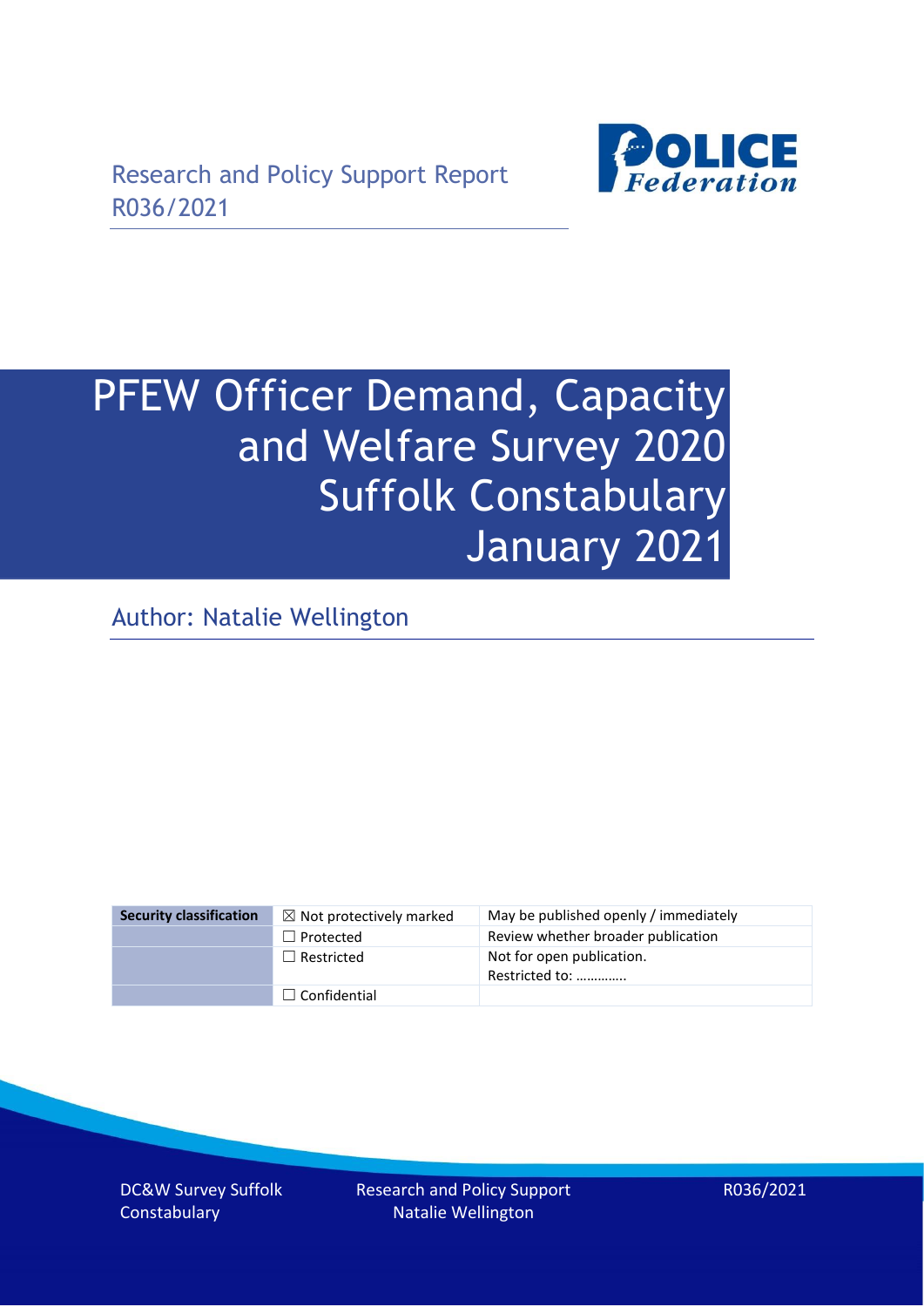# **CONTENTS**

| 2.          |                                                            |  |
|-------------|------------------------------------------------------------|--|
| 3.          |                                                            |  |
| 4.          |                                                            |  |
| 5.          |                                                            |  |
| 6.          |                                                            |  |
| $7_{\cdot}$ | ORGANISATIONAL SUPPORT FOR MENTAL HEALTH AND WELLBEING  17 |  |
| 8.          |                                                            |  |
|             |                                                            |  |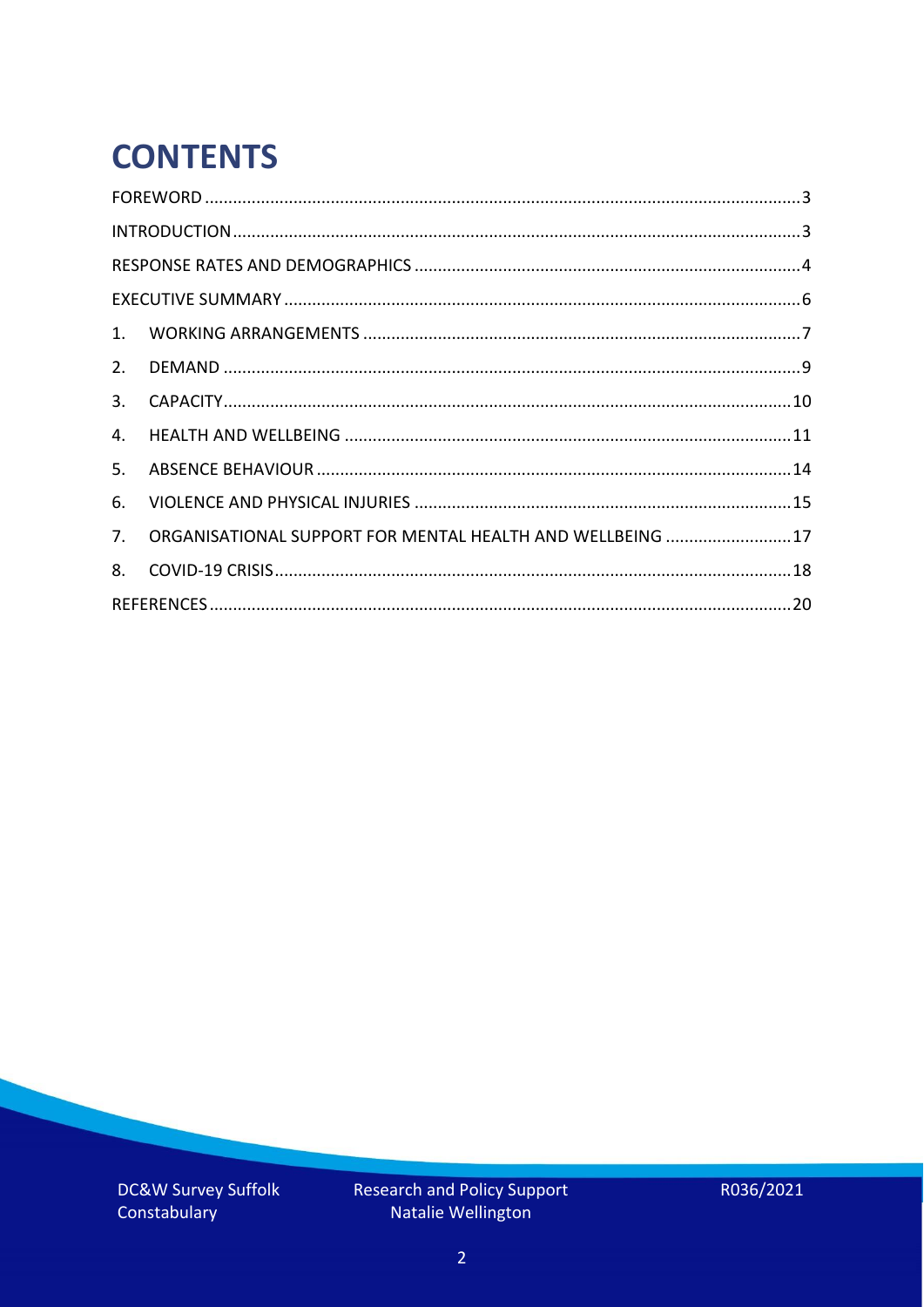### <span id="page-2-0"></span>**FOREWORD**

### <span id="page-2-1"></span>**INTRODUCTION**

The Demand, Capacity and Welfare Survey is a biennial survey that started in 2016. This was in response to unprecedented budgetary cuts and a 14% fall in officer numbers over a seven year period from a high of 142,056 in 2009 to 122,748 in March 2016. <sup>i</sup> Evidence from a focus group study conducted by the PFEW<sup>ii</sup> also highlighted that these reductions may have been having a negative effect on officers' individual wellbeing. It was within this context that the Police Federation of England and Wales (PFEW) began a biennial Demand, Capacity and Welfare Survey. The 2020 PFEW Demand, Capacity and Welfare Survey is the third iteration of the survey. Due to the current global health crisis we have included questions specific to COVID-19, in order to help us to better understand the impacts of working within the police service during this crisis and officers' experiences on the ground. We have reported personal impacts in a specific section and organisational impacts are reported at contextually appropriate points throughout the report, to enable comparisons with other relevant items (for example we have included the results for the question asking whether COVID-19 has had an impact on single-crewing within the same section as the results for the question regarding frequency of single-crewing).

This report provides a summary of responses to key questions from the 2020 PFEW Officer Demand, Capacity and Welfare Survey from respondents in Suffolk Constabulary.

Where appropriate, details of average responses from previous years, or the police service as a whole, are also presented.<sup>1</sup> However, differences across these figures have not been tested to assess whether they are statistically significant;<sup>2</sup> therefore, any and all differences reported are for guidance only and must be treated with caution. When comparing forcelevel data across years, a dash (–) is used, when applicable, to indicate where a force report was not provided due to small sample sizes.

Please be aware that the total number of responses for each item may vary slightly as not all items were answered by all respondents, and all percentages are rounded to the nearest

DC&W Survey Suffolk **Constabulary** 

 $1$  Data were weighted at a national level on the basis of respondents' force to ensure that each force were proportionally represented within the national sample; no weightings were applied at a force level. More information about weightings can be found in the 2020 Technical Annex R098/2020.

 $2$  As all the data are derived from samples of the population, rather than the whole population, percentage figures calculated are strictly speaking estimates, rather than exact measures. This means that every figure has a margin of error associated with it. Hence a very small percentage difference year on year may be due to sampling, rather than to actual changes.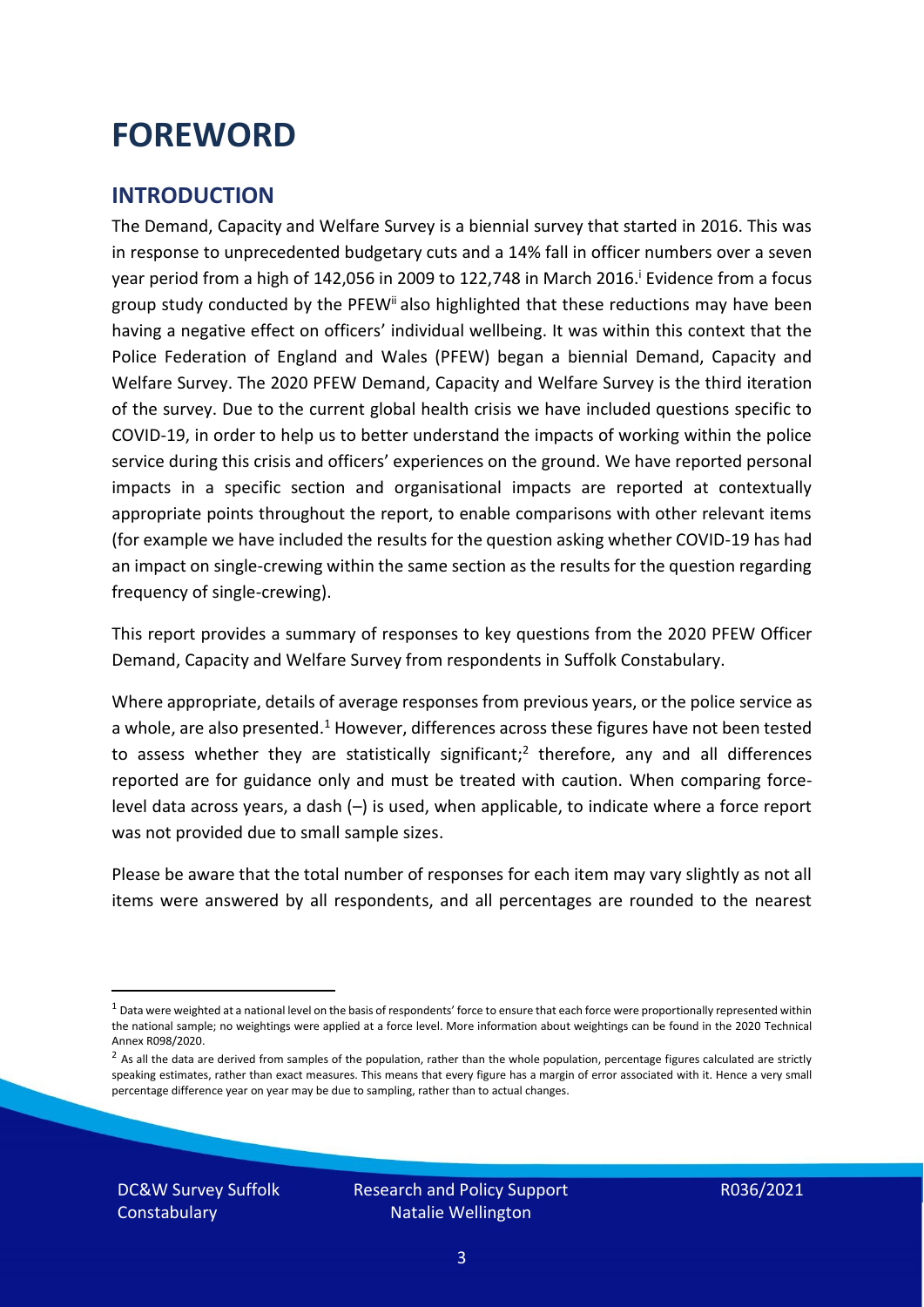whole number. In addition, the actual differences between any and all groups may be quite small, and these details should be considered when interpreting the data.

#### <span id="page-3-0"></span>**RESPONSE RATES AND DEMOGRAPHICS**

Survey responses were gathered over a seven-week period between October and November 2020. All officers of the federated ranks in England and Wales were eligible to participate. Analyses were conducted on a sample of 12,471 responses drawn from all 43 forces across England and Wales. The national response rate for the 2020 survey was 10%.

Overall, 3% of respondents (n=423) to the survey declined to state which force they belonged to. These responses have been included within the national data but are excluded from force-level analyses.<sup>3</sup>

215 responses were received from Suffolk Constabulary, representing a response rate of around 17% (based on March 2020 Home Office figures of officer headcount).<sup>iii</sup> The margin of error for this report has been calculated using the size of the sample and population. At a 95% confidence level, this force report has a 6% margin of error. If the margin of error is less than 5%, it can be considered to be within the normal bounds of academic rigour.<sup>4</sup> If this threshold has not been met, the results from this report must be interpreted with caution.

68% of responses from Suffolk Constabulary were received from male officers and 29% of responses were from female officers. The other 3% preferred not to say or identified in another way. In regards to rank, 78% of respondents from Suffolk Constabulary were Constables, 12% were Sergeants, 10% were Inspectors, and 1% were Chief Inspectors. 4% of responses from Suffolk Constabulary were received from Black and Minority Ethnic (BME) officers.

DC&W Survey Suffolk **Constabulary** 

<sup>&</sup>lt;sup>3</sup> Please see the 2020 Technical Annex R098/2020 for excluded cases.

<sup>&</sup>lt;sup>4</sup> The generally accepted academic standards is a 95% confidence level with a 5% (or less) margin of error.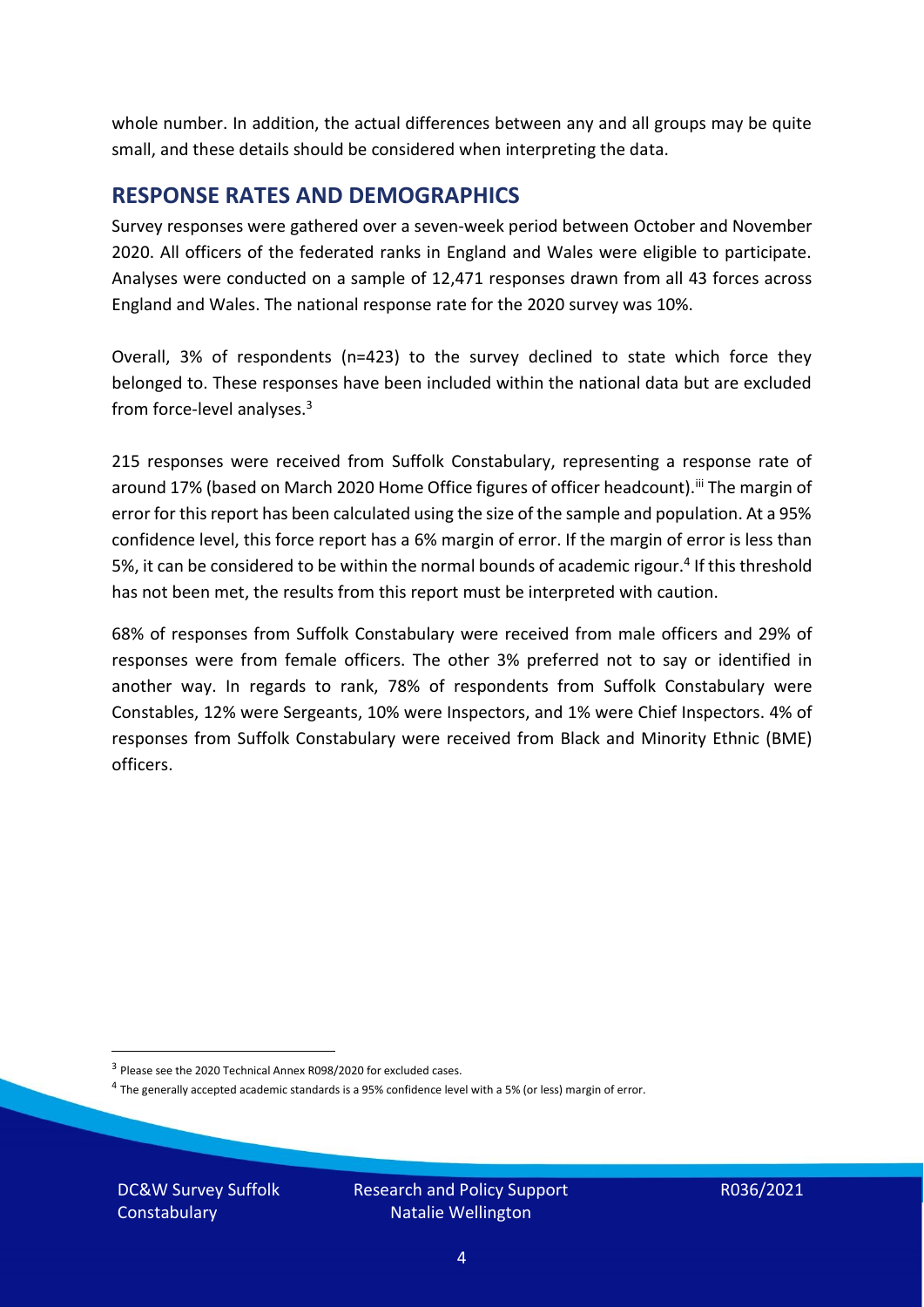### **INFOGRAPHIC**

### **Who responded?**

**215** responses were received from Suffolk Constabulary, representing a **17%** response rate.



DC&W Survey Suffolk **Constabulary** 

Research and Policy Support Natalie Wellington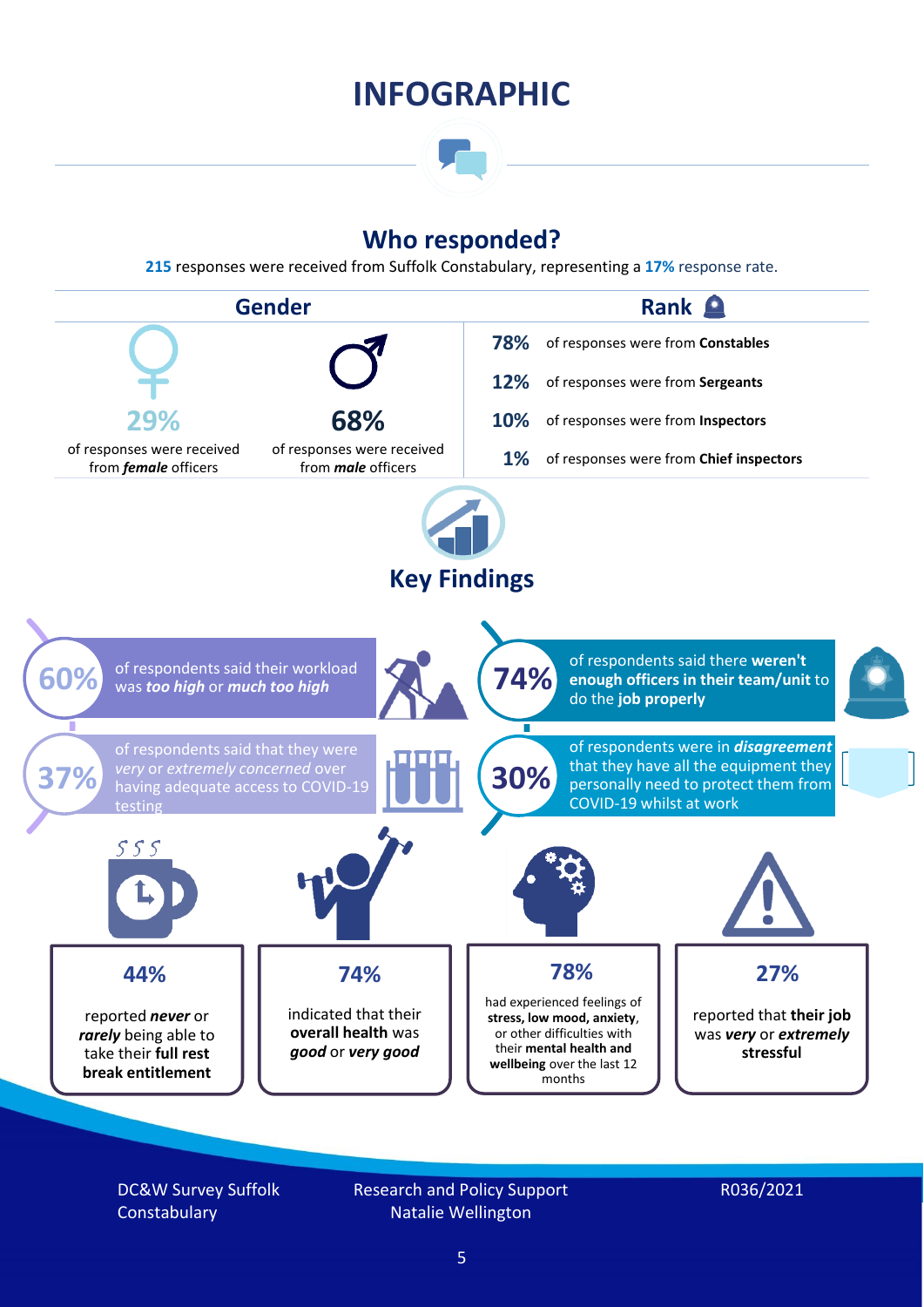### <span id="page-5-0"></span>**EXECUTIVE SUMMARY**

- **215** responses were received from Suffolk Constabulary, representing a response rate of around **17%**.
- The average (mean) rating for **overall job satisfaction** for respondents was **6/10**.
- **78%** reported being **single-crewed** *often* or *always* and **11%** reported being **singlecrewed** *more often* due to **COVID-19**.
- **44%** of respondents reported *never* or *rarely* being able to take their **full rest break entitlement**; *lower than* the proportion in 2018 (62%).
- **60%** of respondents reported that their **workload** is currently *too high*, or *much too high*; *lower than* the proportion in 2018 (74%).
- **74%** of respondents said there **weren't enough officers in their team/unit** to do the **job properly**.
- The average (mean) **overall life satisfaction** rating was **6/10**. This can be compared to the national average of 6/10.
- **74%** of respondents indicated that their **overall health** was *good* or *very good.*
- **27%** of respondents said that they viewed their job as *very* or *extremely* **stressful**. This was *lower than* the proportion in 2018 (47%).
- **78%** of respondents indicated that they had **experienced feelings of stress, low mood, anxiety, or other difficulties with their health and wellbeing** over the last 12 months.
- **17%** of respondents reported that they had suffered **one or more injuries** that required medical attention as a result of **work-related violence** in the last year.
- **17%** of respondents reported that they had suffered **one or more injuries** that required medical attention as a result of **work-related accidents** in the last year.
- **17%** of respondents reported that they were *very* or *extremely worried* about the **impact that the COVID-19 crisis will have on them personally**.
- **1%** of respondents reported that they *have* or *have had* **COVID-19** confirmed by a positive antigen or antibody test.
- **30%** of respondents reported that they *disagreed* or *strongly disagreed* that they **have all the equipment they personally need to protect them from COVID-19 whilst at work**.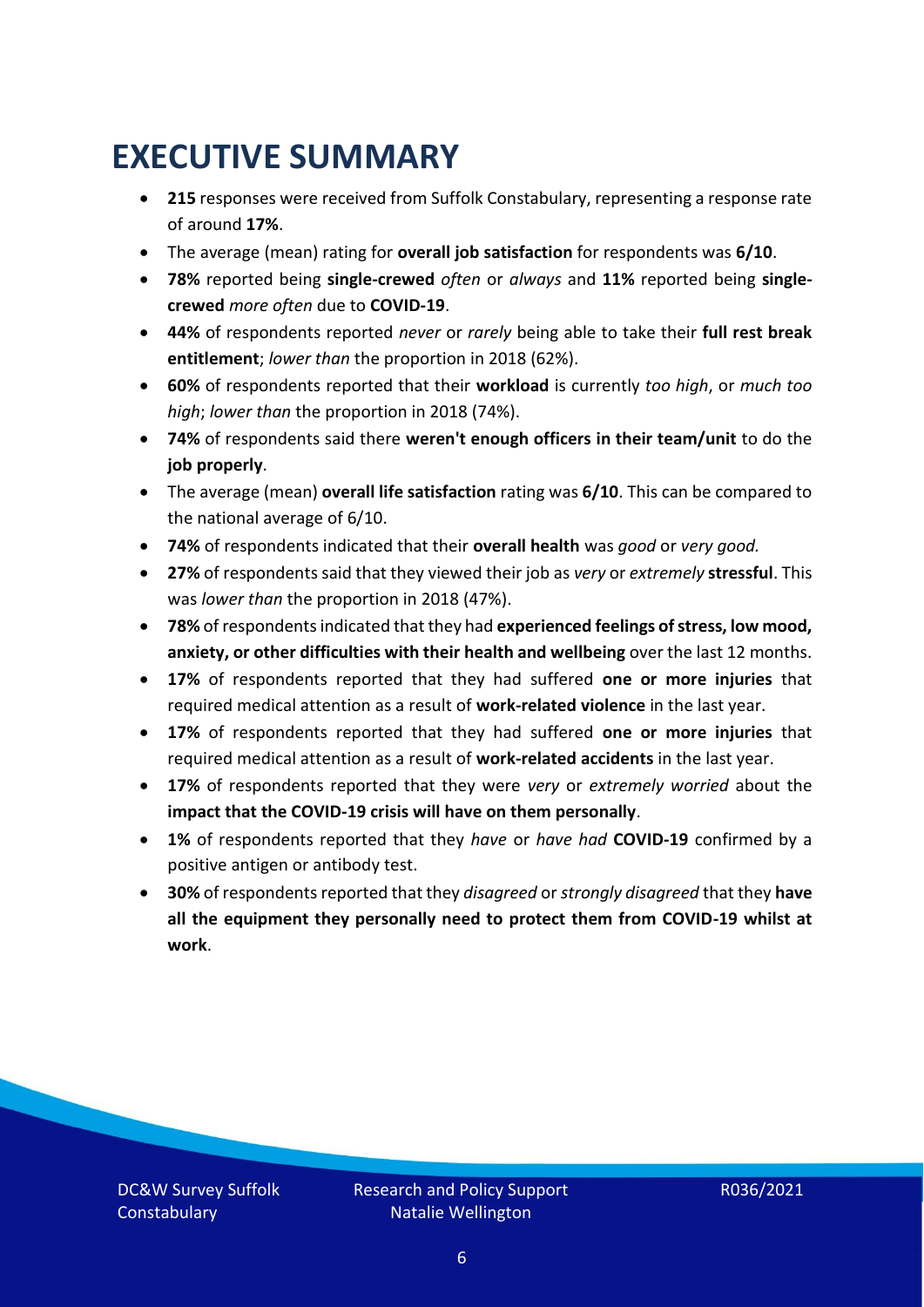### <span id="page-6-0"></span>**1. WORKING ARRANGEMENTS**

### **1.1. OVERALL JOB SATISFACTION**

Respondents were asked to rate their overall job satisfaction between 0 and 10, where 0 was 'not at all satisfied' and 10 was 'completely satisfied.' The average (mean) rating for overall job satisfaction for respondents from Suffolk Constabulary was 6/10 (range 0-10), with 32% of respondents reporting an overall job satisfaction rating of *4* or *less*. This can be compared to the national average of 5/10 (range 0-10), and 37% of respondents reporting an overall job satisfaction rating of *4* or *less*.

### **1.2. SHIFT LENGTH**

3% of respondents from Suffolk Constabulary reported that their formal shift duration was more than the 8-10 hours advised by the Health and Safety Executive<sup>iv</sup> and the Police Negotiating Board,<sup>v</sup> and 0% of respondents indicated a shift length of 12 hours or *more*. 9% of the national sample indicated that their formal shift duration was more than 8-10 hours, and 7% indicated a shift length of *12 hours* or *more*. 5

### **1.3. SINGLE-CREWING**

Among respondents from Suffolk Constabulary, for whom this item was applicable, 78% reported being single-crewed either *often* or *always* over the previous 12-month period. This can be compared with 58% of respondents from the national sample.<sup>6</sup>

Due to COVID and the social distancing regulations implemented by the UK government, forces may have changed their normal operational procedures around crewing in order to reduce opportunities for infection between colleagues. The NPCC released guidance stating that when officers are double crewed a surgical Type IIR face mask should be worn in an enclosed space, such as a vehicle or personnel carrier, when social distancing cannot be achieved.<sup>vi</sup> However, some of the units may have decided to reduce the risk further by limiting double crewing or placing officers in bubbles. As such, in this year's iteration of the survey we wanted to ask an additional query about COVID-19 in relation to crewing levels, to see if crewing levels were affected by this. The findings were that 11% from Suffolk Constabulary reported being single-crewed *more often* due to COVID-19.

 $<sup>6</sup>$  Respondents that reported not applicable were removed from force-level and national analysis.</sup>

DC&W Survey Suffolk **Constabulary** 

<sup>&</sup>lt;sup>5</sup> Respondents that reported not applicable were removed from force-level and national analysis.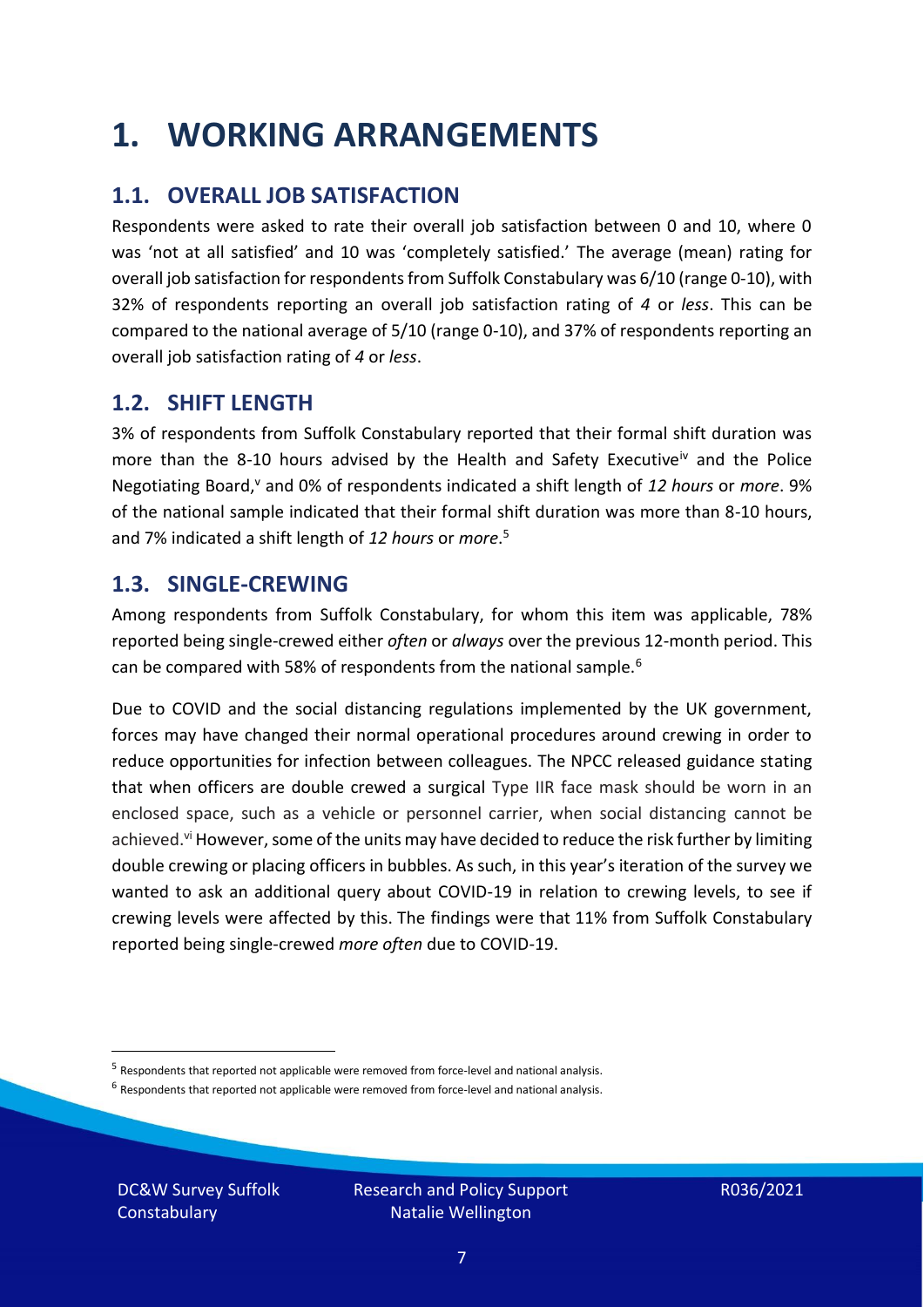### **1.4. BREAKS, REST DAYS AND ANNUAL LEAVE**

44% of respondents from Suffolk Constabulary reported *never* or *rarely* being able to take their full rest break entitlement, and 37% reported having had *two* or *more* rest days cancelled in the previous 12-month period. Furthermore, 54% of respondents from Suffolk Constabulary told us that they had a request for annual leave refused *once* or *more* in the previous 12-month period.

Historical comparisons for items relating to breaks, rest days and annual leave for Suffolk Constabulary, are also provided in *Table 1* below.

| Table 1: Force level figures for breaks, rest days<br>and annual leave                                       | 2016 | 2018 | 2020 |
|--------------------------------------------------------------------------------------------------------------|------|------|------|
| Reported being never or rarely able to take full<br>rest break entitlement                                   | 49%  | 62%  | 44%  |
| Reported having two or more rest days<br>cancelled in the previous 12 months                                 | 71%  | 73%  | 37%  |
| Reported having a request for annual leave<br>refused once or more in the previous 12<br>months <sup>7</sup> | 94%  | 71%  | 54%  |

DC&W Survey Suffolk **Constabulary** 



<sup>&</sup>lt;sup>7</sup> Please note, there were moderate changes to the question wording and response scale for this item between the 2016 and 2018 iterations of this survey. Please take this into consideration when interpreting any and all differences in the findings between these years, as altering the way in which a question is framed may unintentionally affect the way in which an individual responds.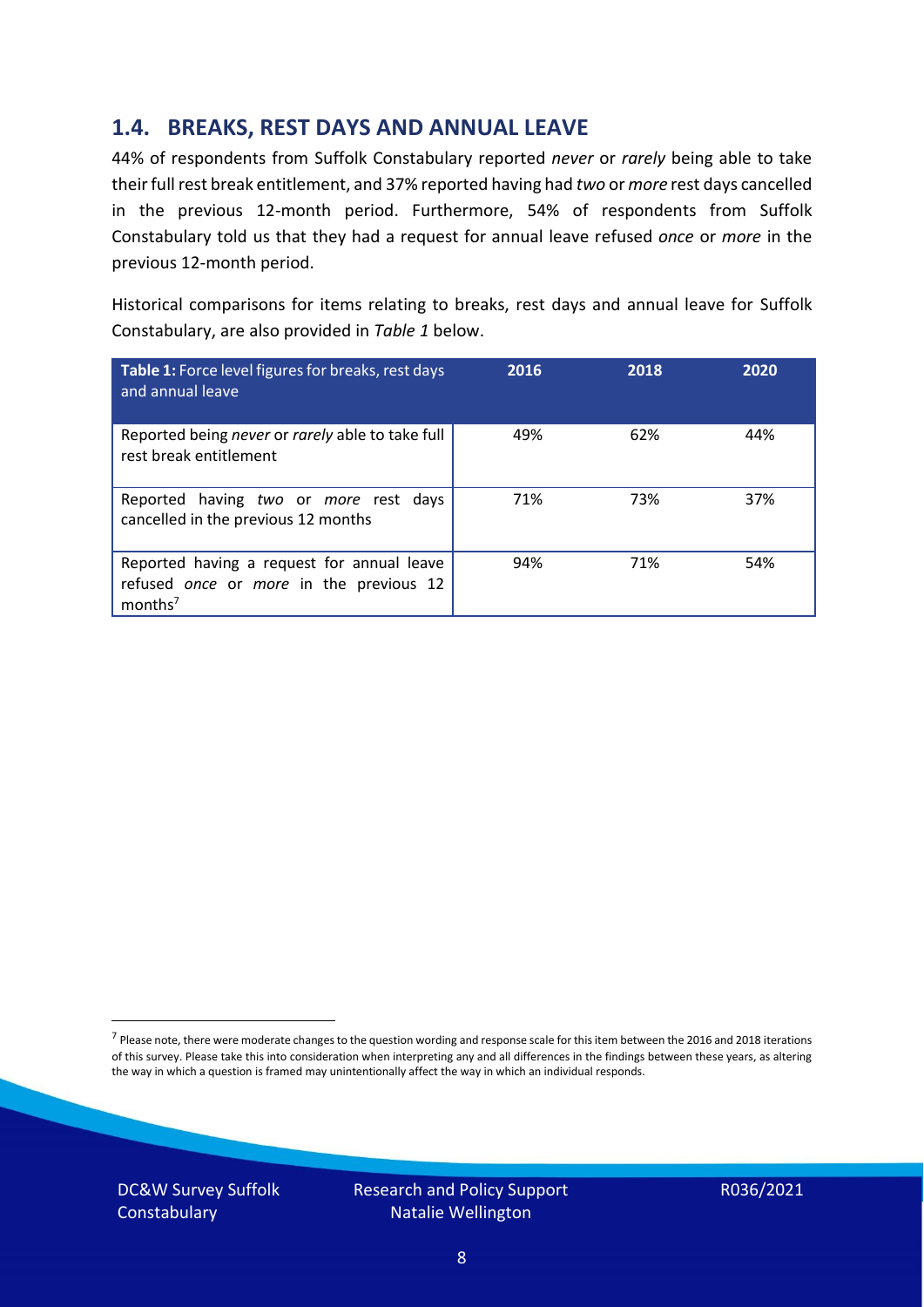### <span id="page-8-0"></span>**2. DEMAND**

### **2.1. WORKLOAD**

60% of respondents from Suffolk Constabulary told us that their workload is currently *too high*, or *much too high*. An historical comparison for both national and local proportions for workload are displayed in *Table 2* below.

| Table 2: Proportion of respondents reporting<br>that their workload was too high or much too<br>high in the previous 12-month period | 2016 | 2018 | 2020 |
|--------------------------------------------------------------------------------------------------------------------------------------|------|------|------|
| Force-level figures                                                                                                                  | 60%  | 74%  | 60%  |
| <b>National figures</b>                                                                                                              | 66%  | 72%  | 60%  |

### **2.2. AMOUNT AND PACE OF WORK**

81% of respondents from Suffolk Constabulary *disagreed* or *strongly disagreed* that they generally have enough officers to manage all the demands being made on them as a team/unit.

Furthermore, 6% *agreed* or *strongly agreed* that they had enough time to engage in proactive policing in their team/unit. An historical comparison for both national and local proportions for this item are displayed in *Table 3* below.

| Table 3: Proportion of respondents reporting<br>that they agreed or strongly agreed that they<br>had enough time to engage in proactive<br>policing in their team/unit | 2016 | 2018 | 2020 |
|------------------------------------------------------------------------------------------------------------------------------------------------------------------------|------|------|------|
| Force-level figures                                                                                                                                                    | 10%  | 5%   | 6%   |
| National figures                                                                                                                                                       | 13%  | 9%   | 14%  |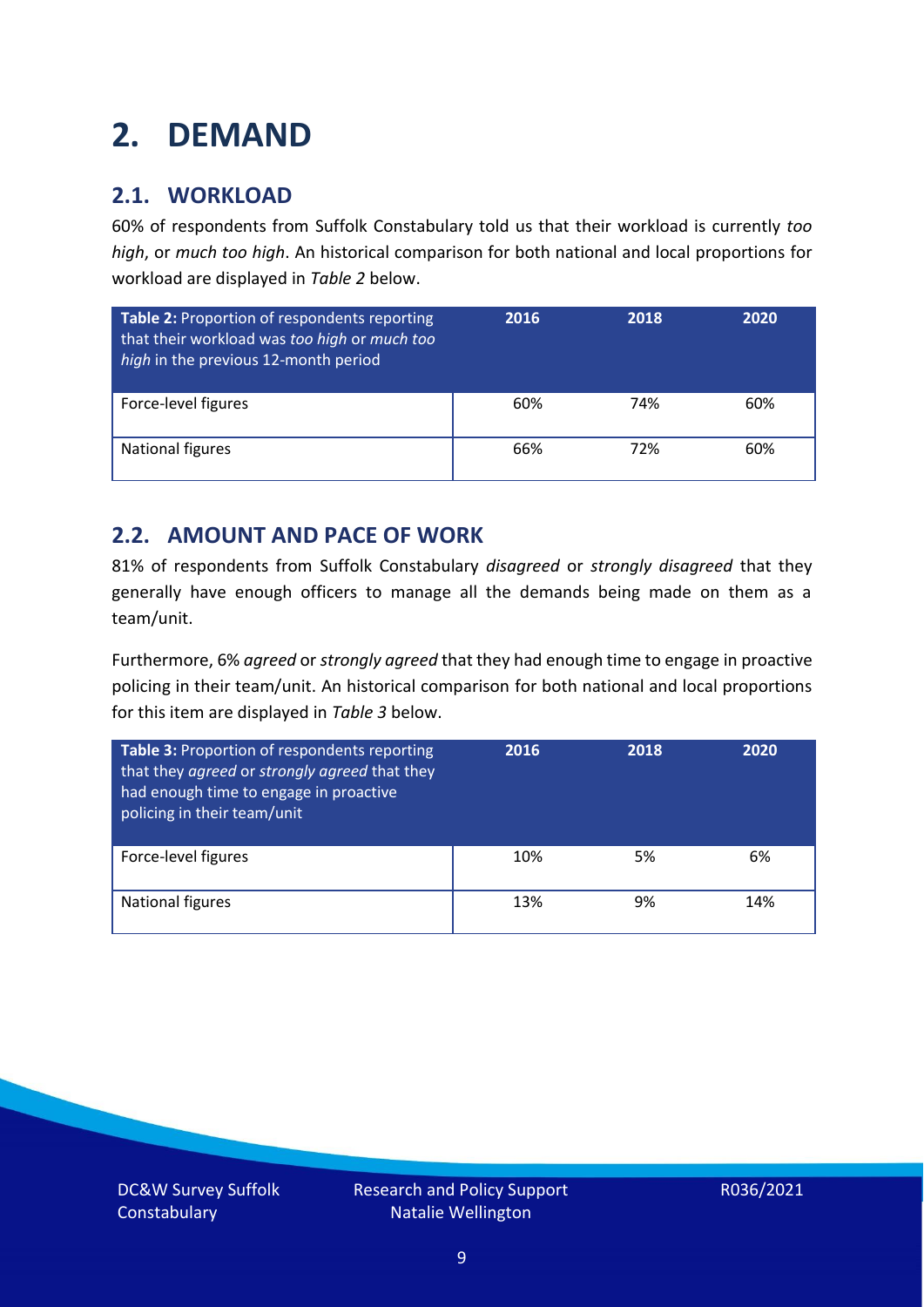### <span id="page-9-0"></span>**3. CAPACITY**

### **3.1. MINIMUM OFFICER STAFFING**

63% of respondents from Suffolk Constabulary indicated that their team or unit had a minimum officer staffing level.

Among respondents whose team or unit had a minimum officer staffing level, 19% indicated that this level was *never* or *rarely* achieved.

Respondents were asked how often minimum staffing levels have been met compared to before the COVID-19 crisis. 12% reported minimum staffing levels being met *less frequently* compared to before the COVID-19 crisis.

### **3.2. OFFICER STAFFING ARRANGEMENTS**

63% of respondents *disagreed* or *strongly disagreed* that the way officer staffing levels are determined in their team/unit seems to be effective. Historical comparisons for this item and one other key item, relating to capacity to deal with demand for Suffolk Constabulary, are provided in *Table 4* below.

| Table 4: Force level figures for key items relating to capacity                         |                                                               |      |      |  |
|-----------------------------------------------------------------------------------------|---------------------------------------------------------------|------|------|--|
| <b>Statements</b>                                                                       | Proportion of respondents who<br>disagreed with the statement |      |      |  |
|                                                                                         | 2016                                                          | 2018 | 2020 |  |
| The way officer staffing levels are determined in my<br>team/unit seems to be effective | 76%                                                           | 84%  | 63%  |  |
| There are enough officers in my team/unit for me to do<br>my job properly               | 83%                                                           | 93%  | 74%  |  |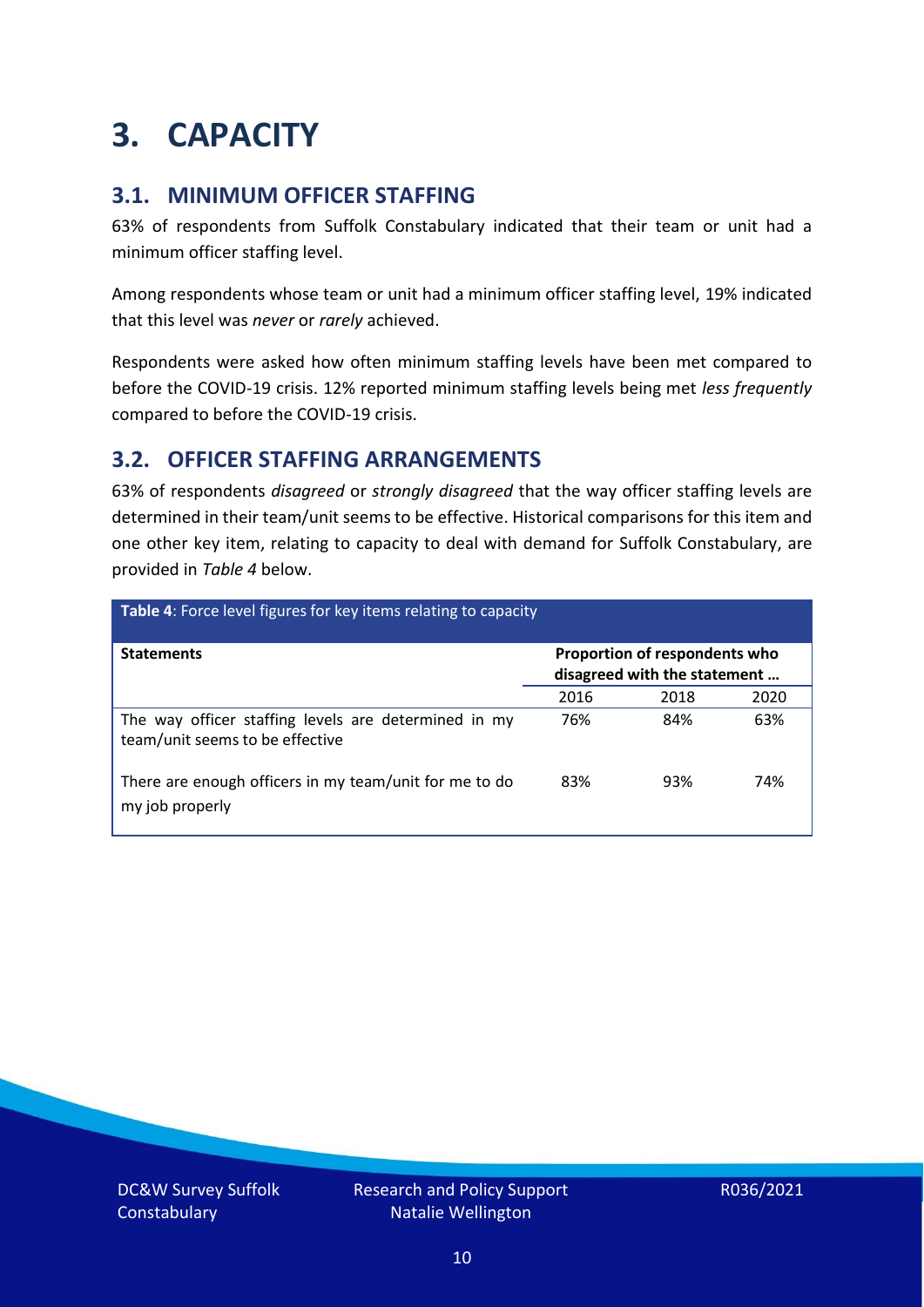### <span id="page-10-0"></span>**4. HEALTH AND WELLBEING**

### **4.1. OVERALL LIFE SATISFACTION AND WORTHWHILENESS**

Respondents were asked to rate their overall life satisfaction on a scale from 0 to 10, where 0 was *'Not at all satisfied'* and 10 was *'Completely satisfied'*. Furthermore, respondents were also asked to rate how worthwhile they feel the things they do in their life are on a scale from 0 to 10, where 0 was *'Not at all worthwhile'* and 10 was *'Completely worthwhile'.* These two items replicate the overall life satisfaction and overall worthwhileness questions posed within the Annual Population Survey by the Office for National Statistics (UK) and were included in the Demand, Capacity and Welfare Survey to enable benchmarking against the general population. vii

The average (mean) overall life satisfaction rating for the general population was 7 out of 10. The average (mean) rating for Suffolk Constabulary was 6 out of 10, with 20% of respondents reporting a low overall life satisfaction rating of *4* or *less*. These results can be compared to the national average of 6/10, with 23% of respondents reporting a low overall life satisfaction rating of *4* or *less*.

The average (mean) overall worthwhileness rating for the general population was 7 out of 10. The average (mean) rating for Suffolk Constabulary was 7 out of 10, with 20% of respondents reporting a low overall worthwhileness rating of *4* or *less*. These results can be compared to the national average of 7/10, with 18% of respondents reporting a low overall worthwhileness rating of *4* or *less*.

### **4.2. OVERALL PHYSICAL HEALTH**

Respondents were asked to rate their overall health on a scale from *very good* to *very poor*. An historical comparison for both national and local proportions for this item are in *Table 5* below.

| Table 5: Self-rated overall physical health |                       | 2016 | 2018 | 2020 |
|---------------------------------------------|-----------------------|------|------|------|
|                                             | Poor or very poor     | 14%  | 10%  | 8%   |
| Force-level figures                         | Neither good nor poor | 15%  | 12%  | 19%  |
|                                             | Good or very good     | 70%  | 78%  | 74%  |
|                                             | Poor or very poor     | 12%  | 7%   | 9%   |
| National figures                            | Neither good nor poor | 23%  | 17%  | 20%  |
|                                             | Good or very good     | 65%  | 77%  | 71%  |

DC&W Survey Suffolk **Constabulary**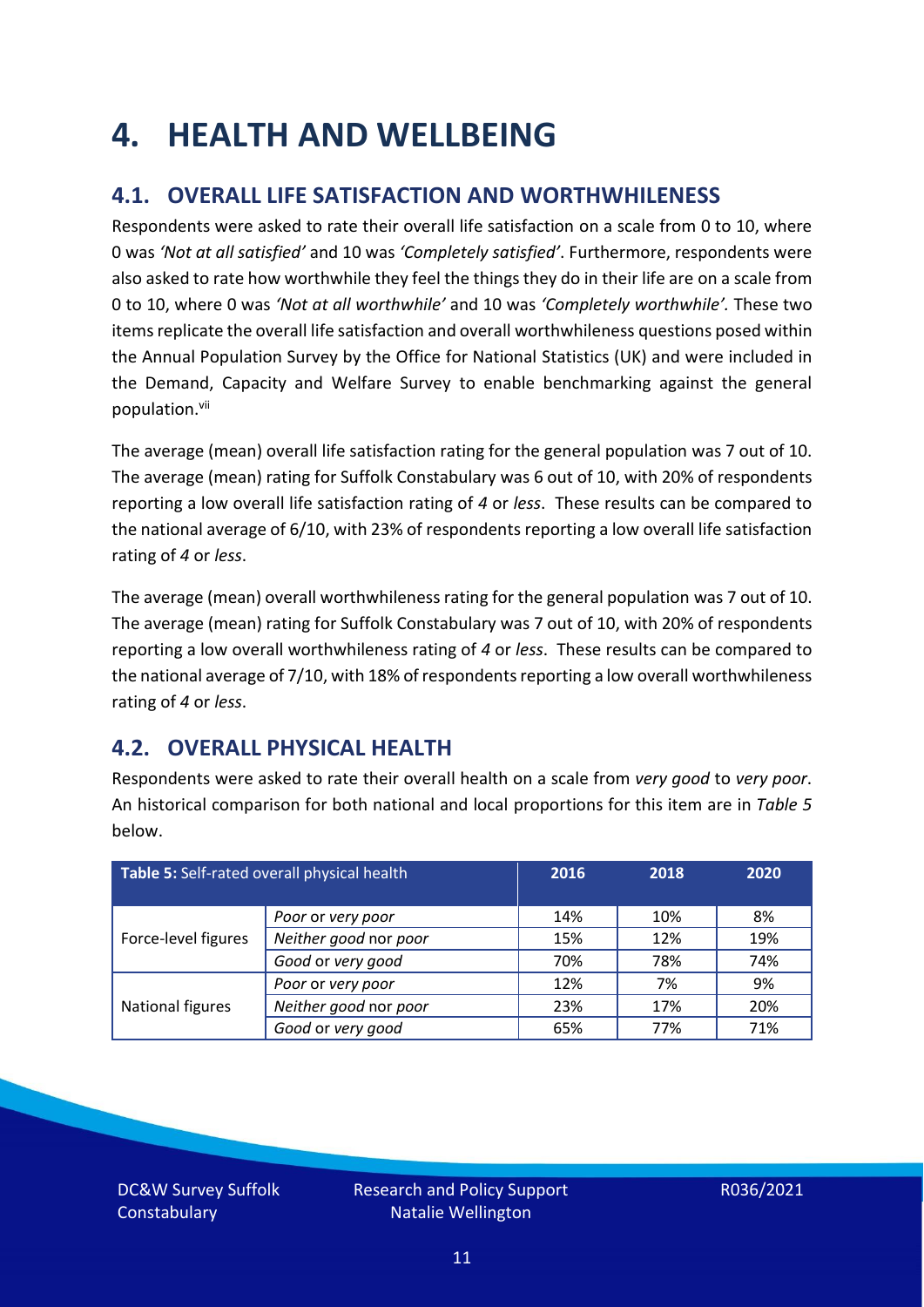### **4.3. SINGLE-ITEM INDICATORS FOR MENTAL HEALTH**

#### **4.3.1. ANXIETY AND HAPPINESS**

Overall anxiety was measured using a single-item measure. Respondents were asked to rate how anxious they had felt the day before on a scale from 0 to 10, where 0 was *'Not at all anxious'* and 10 was *'Completely anxious'*. Overall happiness was also measured using a single-item measure and respondents were asked to rate how happy they had been the day before on a scale from 0 to 10, where 0 was *'Not at all happy'* and 10 was *'Completely happy'*. These items replicate the overall anxiety and overall happiness questions posed within the Annual Population Survey by the Office for National Statistics (UK) and were chosen to enable benchmarking against the general population.<sup>viii</sup>

The average (mean) overall anxiety rating for the general population was 4 out of 10, with 36% of respondents reporting a high overall anxiety rating of *6* or *more*. <sup>8</sup> The average (mean) rating for Suffolk Constabulary was 4 out of 10, with 35% of respondents reporting a high overall anxiety rating of *6* or *more*. These results can be compared to the national average of 4/10, with 35% of respondents reporting a high overall anxiety rating of *6* or *more*. 9

The average (mean) overall happiness rating for the general population was 7 out of 10. The average (mean) rating for Suffolk Constabulary was 6 out of 10, with 21% of respondents reporting a low overall happiness rating of *4* or *less*. These results can be compared to the national average of 6/10, with 25% of respondents reporting a low overall happiness rating of *4* or *less*.

#### **4.3.2. STRESS**

Work related stress was measured using a single-item measure. 27% of respondents from Suffolk Constabulary said that they viewed their job as *very* or *extremely stressful*.

This is *lower than* the proportion reported in the national sample (33%) and *lower than* the proportion reported by Suffolk Constabulary in 2018 (47%).

Stress outside of work was assessed using an adaptation of the work-related stress measure. 15% of respondents from Suffolk Constabulary said that they viewed their life outside of work as *very* or *extremely stressful*.

DC&W Survey Suffolk **Constabulary** 

<sup>&</sup>lt;sup>8</sup> Please note that proportions for other wellbeing measures were not provided

 $9$  Overall scores for anxiety have been grouped and reported differently to life satisfaction, worthwhileness and happiness. The percentage of respondents scoring a high rating of *6* or *more* has been reported, as higher scores for anxiety are commonly associated with lower individual wellbeing. Whereas, the percentage of respondents scoring a very low rating of *4* or *less* has been reported for life satisfaction, worthwhileness and happiness, as lower scores on these measures are commonly associated with lower individual wellbeing.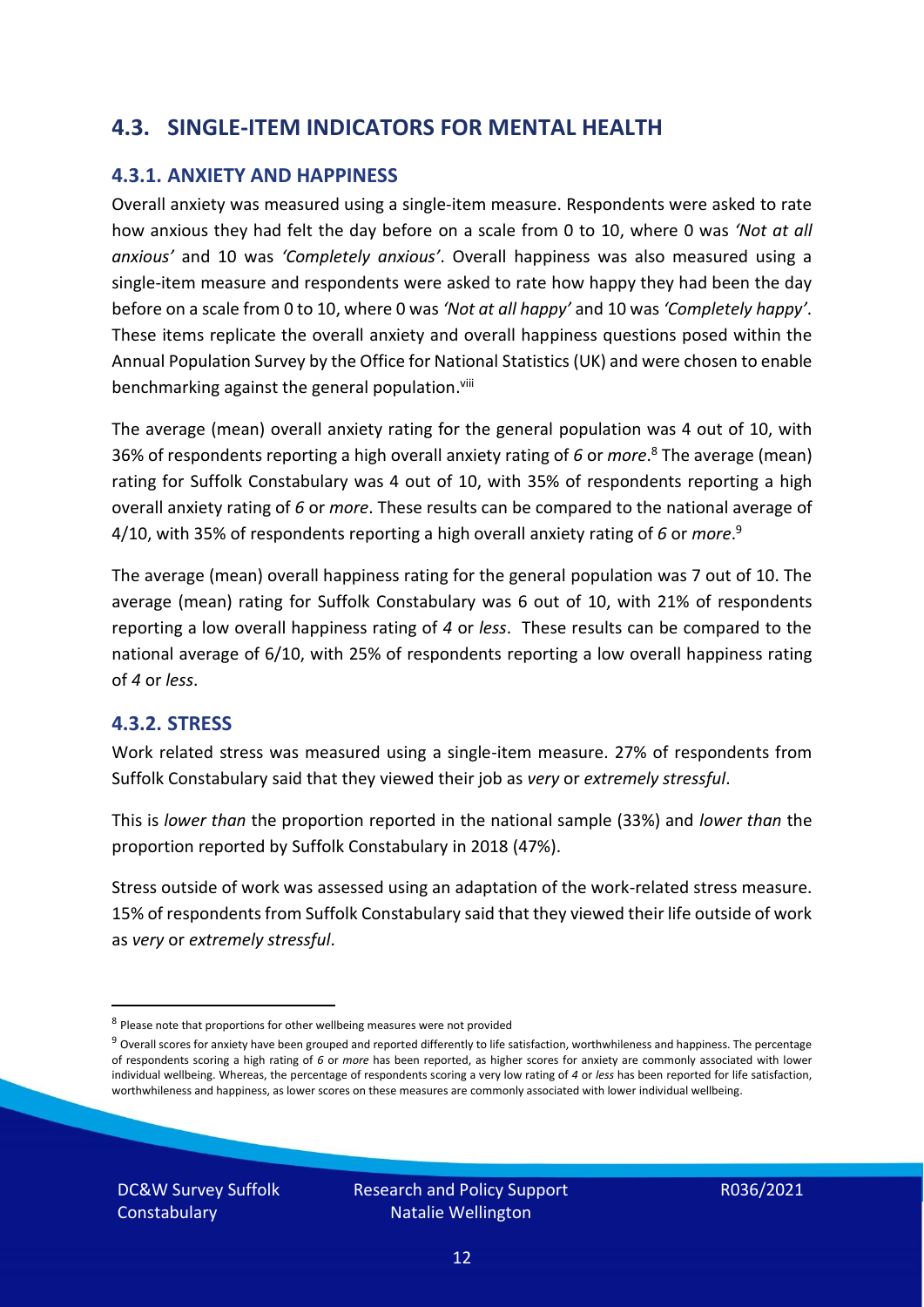#### **4.3.4. MENTAL HEALTH OVERVIEW**

A top-level broad overview of mental health and wellbeing was established using an item that asked respondents to indicate whether they had experienced feelings of stress, low mood, anxiety, or other difficulties with their health and wellbeing over the last 12 months. 78% of respondents from Suffolk Constabulary indicated that they had experienced feelings of stress, low mood, anxiety, or other difficulties with their health and wellbeing over the last 12 months; with 90% of these respondents also indicating that these feelings were caused by, or made worse by work.

#### **4.3.5. MENTAL WELLBEING**

Respondents' mental wellbeing was measured using the Short Warwick-Edinburgh Mental Wellbeing Scale,<sup>ix</sup> which asked them to rate their experience during the last two weeks for seven positively framed items. A metric score was calculated which indicated participants' overall wellbeing. The higher the score is, the better their overall wellbeing is thought to be.<sup>10</sup>

The metric score for Suffolk Constabulary is presented in *Table 6* below across years. This is also alongside the metric score for the national sample across years.

| <b>Table 6:</b> Average (mean) metric score for the Short Warwick-<br>Edinburgh Mental Wellbeing Scale | 2016 | 2018 | 2020 |
|--------------------------------------------------------------------------------------------------------|------|------|------|
| Force-level figures                                                                                    | 19   | 20   | 21   |
| National figures                                                                                       | 19   | 20   | 21   |

 $10$  The Short Warwick-Edinburgh Mental Wellbeing Scale was developed by the Universities of Warwick, Edinburgh and Leeds in conjunction with NHS Health Scotland (© University of Warwick, 2006).

DC&W Survey Suffolk **Constabulary** 

Research and Policy Support Natalie Wellington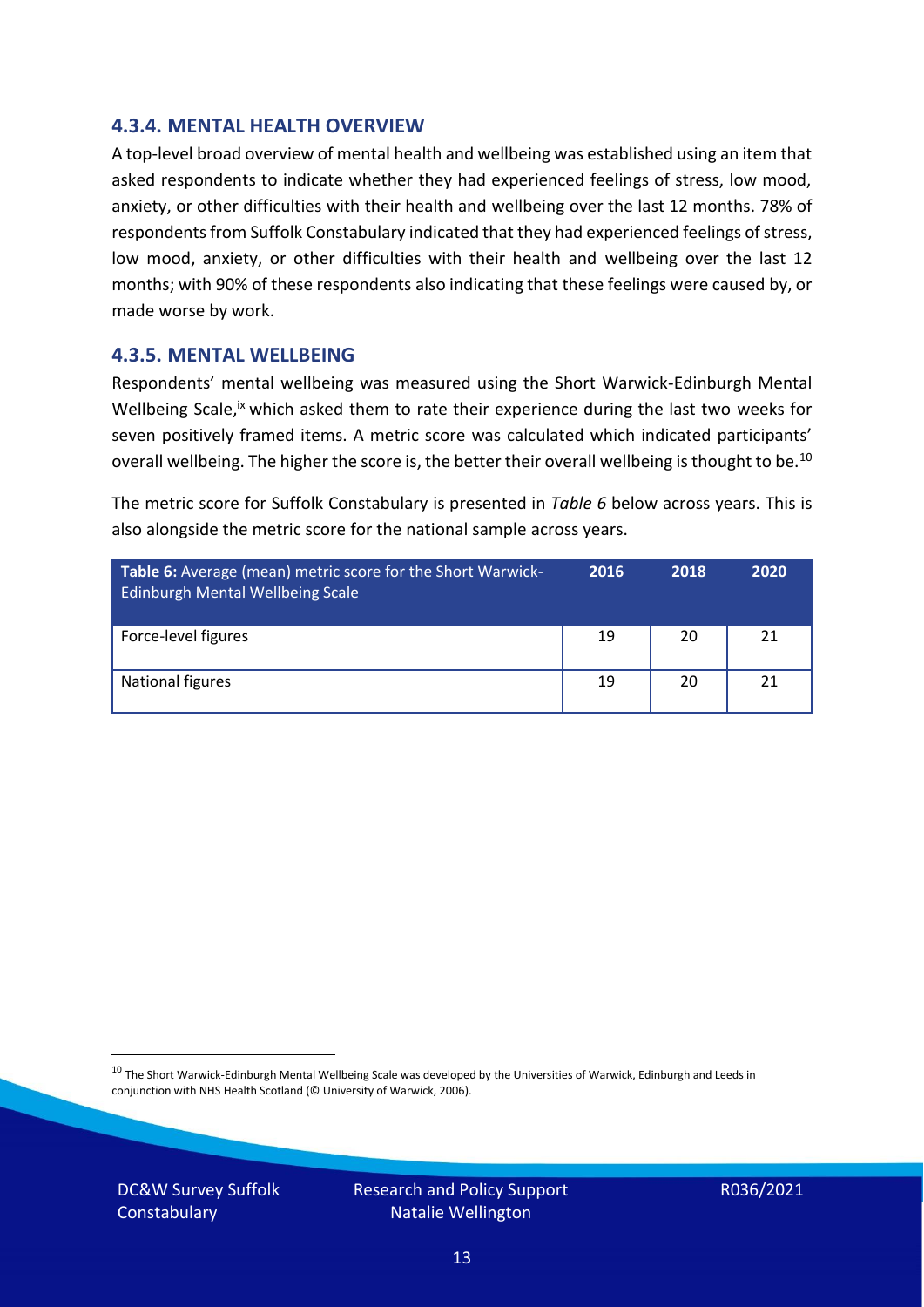### <span id="page-13-0"></span>**5. ABSENCE BEHAVIOUR**

### **5.1. ABSENCE**

58% of respondents from Suffolk Constabulary reported *one* or *more* days of sickness absence and 33% of respondents indicated that at least one day of their sickness absence was attributable to stress, depression, or anxiety.

The national proportion of respondents who had taken *one* or *more* days of sickness absence was 48% and 32% of respondents indicated that at least one day of their sickness absence was attributable to stress, depression, or anxiety.

### **5.2. PRESENTEEISM AND LEAVEISM**

Presenteeism is the act of attending work while ill. This has been shown to be associated with subsequent health decline, particularly in relation to burnout, $x$  and can lead to elevated absenteeism.<sup>xi</sup> Moreover, evidence suggests that presenteeism can compound the effects of the initial illness and negatively influence job satisfaction, resulting in negative job attitudes and withdrawal from work.<sup>xii</sup>

Leaveism is a term to describe hidden sickness absence and work undertaken during rest periods. A core dimension of leaveism includes using allocated time off such as annual leave entitlements to take time off when they are in fact unwell. Findings for Suffolk Constabulary across years are presented in *Table 7* below.

| Table 7: Proportion of respondents reporting the<br>following absence behaviour once or more over the<br>previous 12 months |                             | 2016 | 2018 | 2020 |
|-----------------------------------------------------------------------------------------------------------------------------|-----------------------------|------|------|------|
| Presenteeism                                                                                                                | Due to Physical health      | 88%  | 80%  | 55%  |
|                                                                                                                             | Due to Psychological health | 61%  | 72%  | 65%  |
| annual leave to<br><b>Using</b><br>time off due to<br>take                                                                  | Due to Physical health      | 49%  | 33%  | 23%  |
| health                                                                                                                      | Due to Psychological health | 35%  | 36%  | 34%  |

DC&W Survey Suffolk **Constabulary**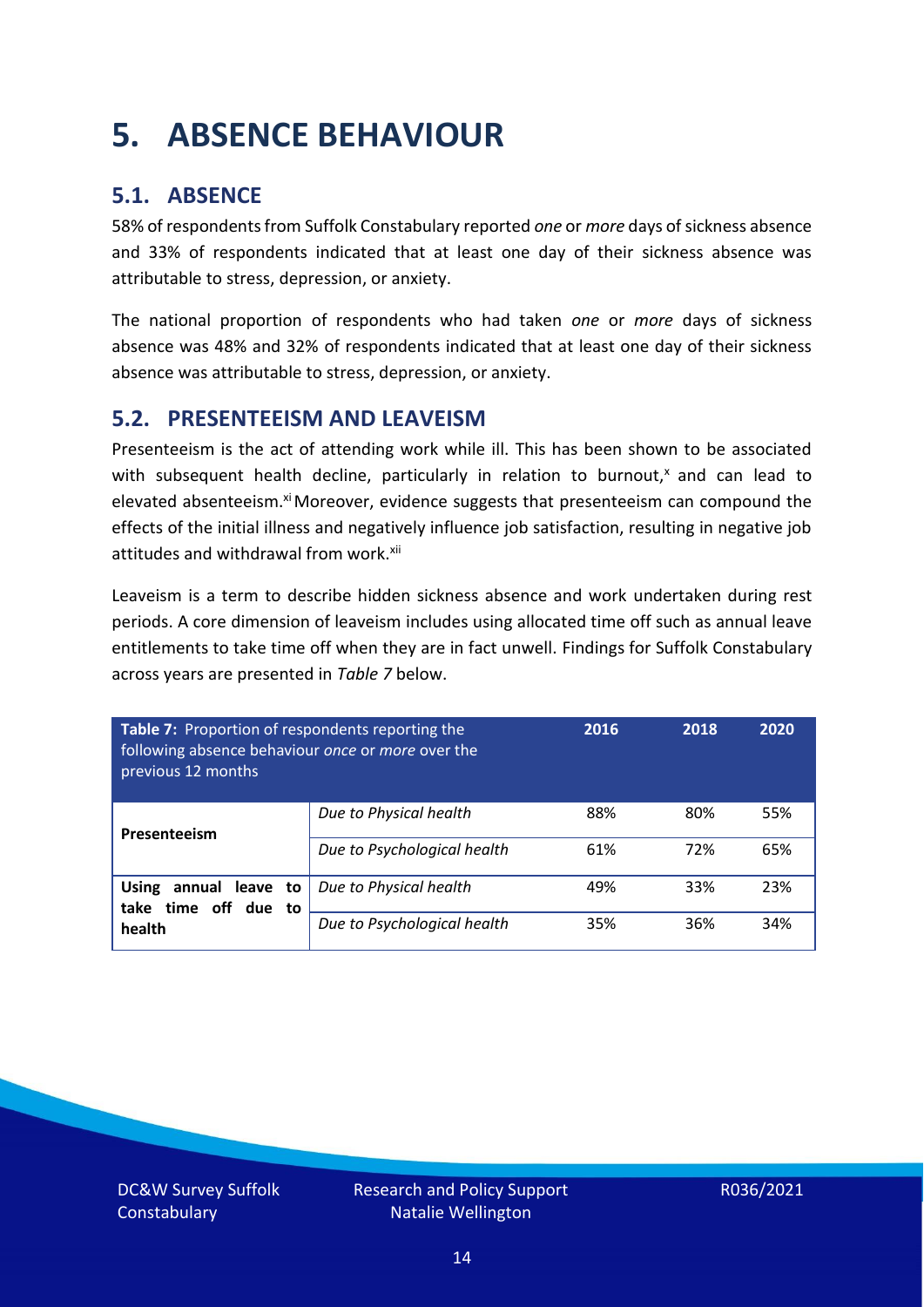## <span id="page-14-0"></span>**6. VIOLENCE AND PHYSICAL INJURIES**

### **6.1. VIOLENCE**

Verbal and physical violence was assessed using four questions regarding how often officers received verbal insults, verbal threats, spitting assaults, unarmed physical attacks, and attacks with a weapon from members of the public over the previous 12 months. Findings for Suffolk Constabulary are presented in *Table 8* below.

**Table 8**: Force level figures for frequency of verbal and physical violence from members of the public

| Type of violent victimisation                                                          | Proportion of respondents indicating frequency<br>of experience as at least once a week |      |      |
|----------------------------------------------------------------------------------------|-----------------------------------------------------------------------------------------|------|------|
|                                                                                        | 2016                                                                                    | 2018 | 2020 |
| Verbal insults (e.g. swearing, shouting, abuse)                                        | 37%                                                                                     | 43%  | 35%  |
| Verbal threats (e.g. threat of hitting, threat of<br>kicking)                          | 15%                                                                                     | 24%  | 17%  |
| Spitting assaults (i.e. being deliberately spat<br>$upon)$ <sup>11</sup>               | $\cdots$                                                                                | 2%   | 1%   |
| Unarmed physical attacks (e.g. struggling to get<br>free, wrestling, hitting, kicking) | 10%                                                                                     | 18%  | 10%  |
| Use of a deadly weapon (e.g. stick, bottle, axe,<br>firearm)                           | 1%                                                                                      | 1%   | 0%   |

### **6.2. INJURIES**

17% of Suffolk Constabulary respondents reported that they had suffered *one or more* injuries that required medical attention as a result of **work-related violence** in the last year.

This is *higher than* the proportion reporting *one or more* injuries as a result of **work-related violence** in the national sample (16%) and *lower than* the proportion reported by Suffolk Constabulary in 2018 (19%).

17% of Suffolk Constabulary respondents reported that they had suffered one or more injuries that required medical attention as a result of **work-related accidents** in the last year.

DC&W Survey Suffolk **Constabulary** 

 $11$  Data on spitting assaults is not available for the year 2016 as the item was not included until the 2018 iteration of the survey.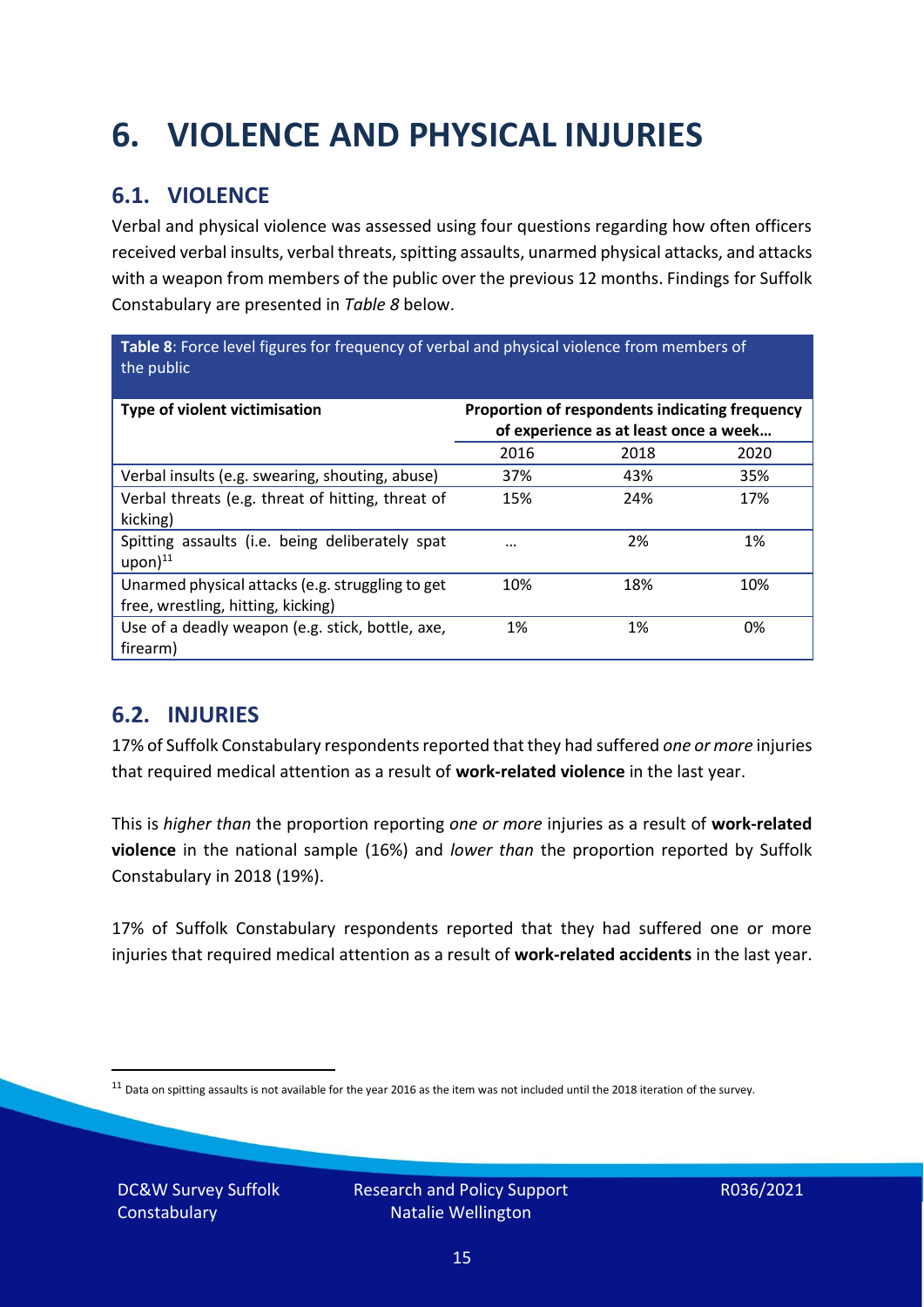This is *higher than* the proportion reporting *one or more* injuries as a result of **work-related accidents** in the national sample (11%) and *higher than* the proportion reported by Suffolk Constabulary in 2018 (14%).

DC&W Survey Suffolk **Constabulary** 

Research and Policy Support Natalie Wellington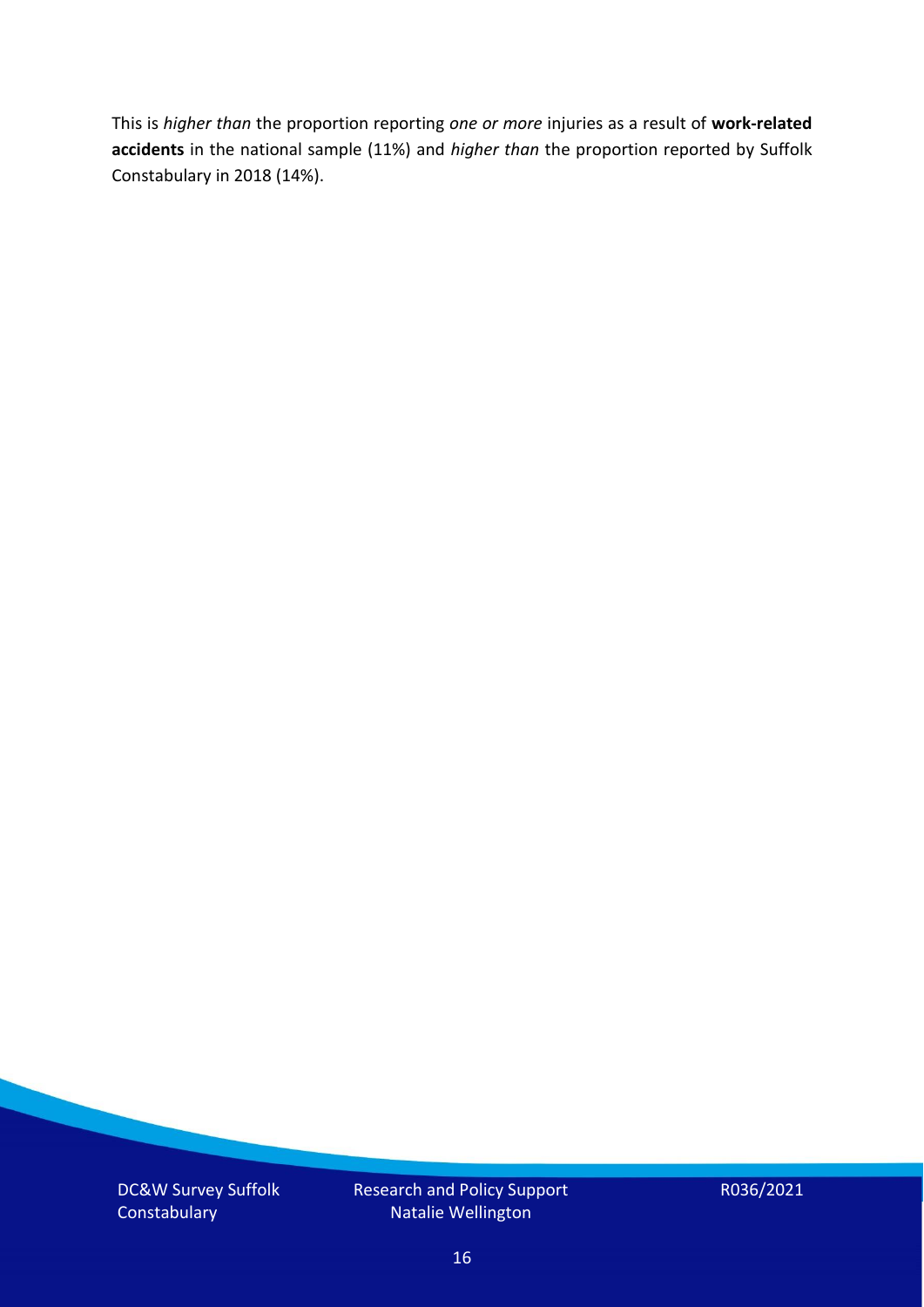# <span id="page-16-0"></span>**7. ORGANISATIONAL SUPPORT FOR MENTAL HEALTH AND WELLBEING**

### **7.1. DISCLOSURE**

Respondents who indicated that they had sought help for difficulties with mental health and wellbeing were presented with additional questions concerning disclosure to a line manager. 77% of respondents from Suffolk Constabulary, for whom it was applicable, reported that they had disclosed seeking mental health and wellbeing support to their line managers. This can be compared with 76% reported by Suffolk Constabulary in 2018.

#### **7.2. MENTAL HEALTH AND WELLBEING SUPPORT SERVICES**

Respondents were asked about mental health and wellbeing support services that are *reactive* (services that aim to help those that are already experiencing difficulties with their mental health and wellbeing), and *proactive* (services that aim to help people prevent difficulties with mental health and wellbeing from developing). Key findings for Suffolk Constabulary are displayed in the tables below, with *Table 9* displaying both national and local proportions.

**Table 9**: Proportion of respondents reporting that they are *aware* of reactive and proactive mental health and wellbeing support services that their force offers

| <b>Questions</b>                                                                                                                                                                                                                   | Proportion of respondents |                  |
|------------------------------------------------------------------------------------------------------------------------------------------------------------------------------------------------------------------------------------|---------------------------|------------------|
|                                                                                                                                                                                                                                    | Force-level figures       | National figures |
| Reported being aware of reactive services that their force<br>offers to support the mental health and wellbeing of its<br>employees (e.g. counselling, helpline services, peer<br>support groups etc.)                             | 80%                       | 74%              |
| Reported being aware of proactive services that their<br>force offers to support the mental health and wellbeing<br>of its employees (e.g. resilience training, mindfulness<br>workshops, mental health awareness programmes etc.) | 53%                       | 43%              |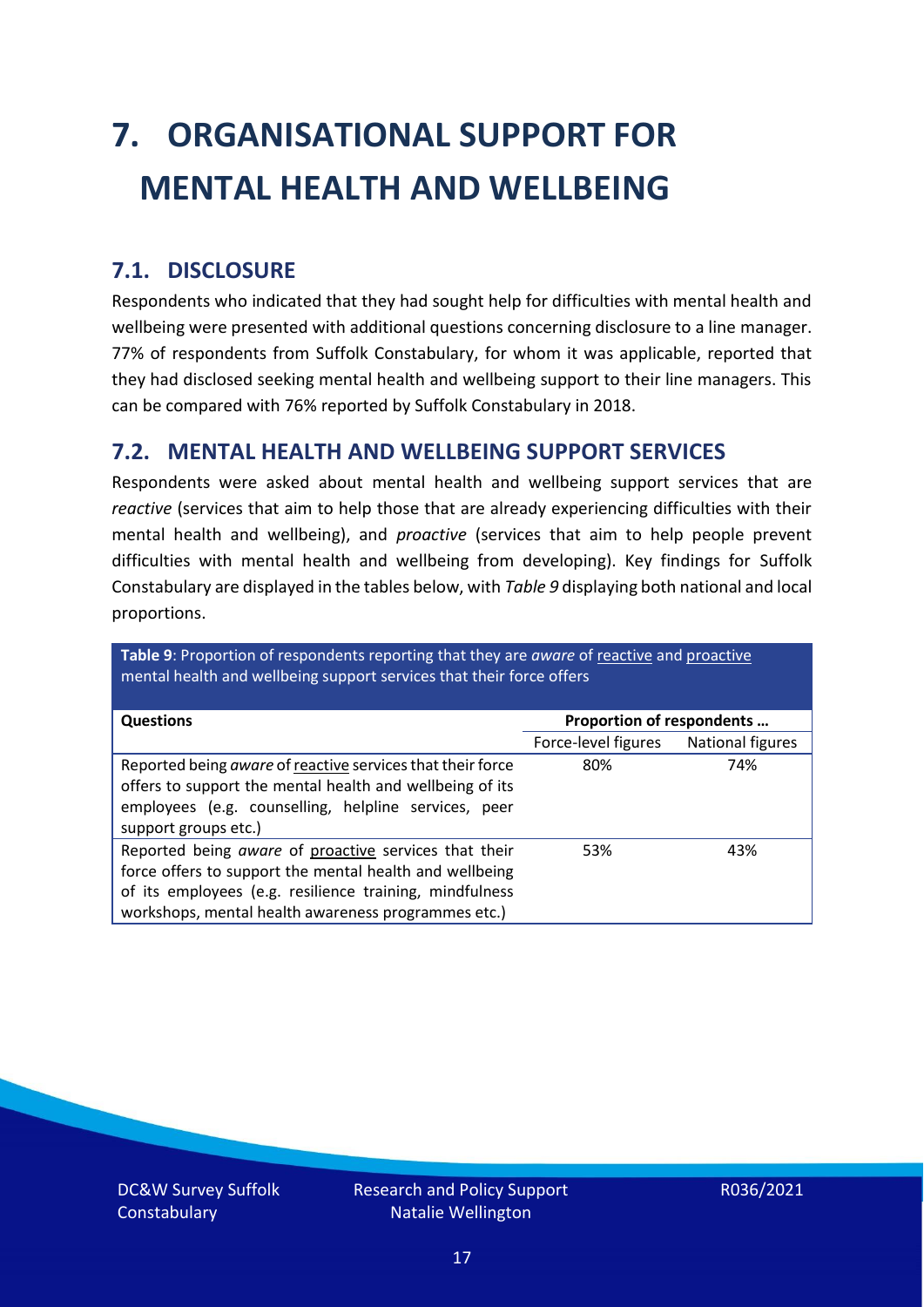### <span id="page-17-0"></span>**8. COVID-19 CRISIS**

Questions about the COVID-19 crisis have been included in this year's survey to help to better understand the impacts of working within the police service during this period. This section of the report specifically focusses on the personal impact of the COVID-19 crisis on officers, whilst organisational impacts have been reported at contextually appropriate points throughout the report.<sup>12</sup>

Respondents were asked whether they think they have or have had COVID-19. Comparisons for both national and local proportions are shown in *Table 10* below.

| Table 10: Proportion of respondents reporting whether<br>they have or have had COVID-19 | <b>Force-level</b><br>figures | <b>National</b><br>figures |
|-----------------------------------------------------------------------------------------|-------------------------------|----------------------------|
| Yes, confirmed by a positive antigen or antibody test                                   | 1%                            | 3%                         |
| Yes, based on strong personal suspicion or medical advice                               | 17%                           | 23%                        |
| No                                                                                      | 55%                           | 47%                        |
| Unsure                                                                                  | 27%                           | 27%                        |

17% of respondents from Suffolk Constabulary said that they were *very* or *extremely worried* about the impact that the COVID-19 crisis will have on them personally. This can be compared to the national sample, where 22% said that they were *very* or *extremely worried* about the impact that the COVID-19 crisis will have on them personally.

Respondents from Suffolk Constabulary were asked about their concern over the issues displayed in *Table 11* below (national and local proportions are shown).

| Table 11: Proportion of respondents reporting that they were very or extremely concerned over the<br>following |                           |                            |
|----------------------------------------------------------------------------------------------------------------|---------------------------|----------------------------|
| <b>Statements</b>                                                                                              | Proportion of respondents |                            |
|                                                                                                                | Force-level<br>figures    | <b>National</b><br>figures |
| Becoming unwell with COVID-19 due to having close contact with<br>someone who has COVID-19 in the line of duty | 27%                       | 34%                        |
| Becoming unwell with COVID-19 due to being assaulted by someone<br>who has COVID-19 in the line of duty        | 21%                       | 23%                        |
| Having adequate access to COVID-19 testing (antigen<br>and/or antibody diagnostic testing)                     | 37%                       | 37%                        |
| Enforcing the lockdown restrictions                                                                            | 19%                       | 25%                        |

<sup>12</sup> For more information please see the introduction to this report on page 3.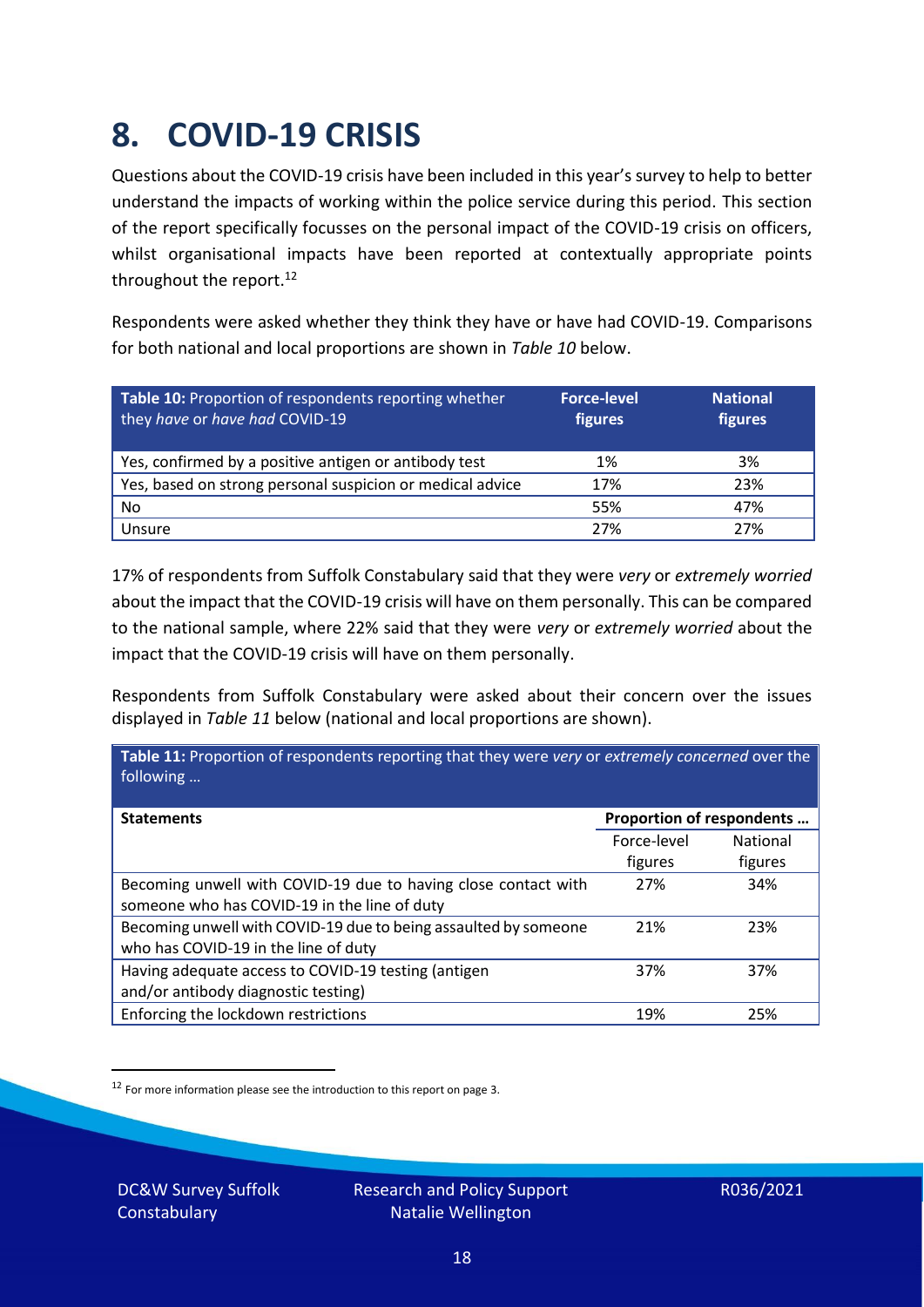Furthermore, 30% of respondents from Suffolk Constabulary reported that they *disagreed* or *strongly disagreed* that they have all the equipment they personally need to protect them from COVID-19 whilst at work. This can be compared to the national sample, where 39% reported that they *disagreed* or *strongly disagreed* that they have all the equipment they personally need to protect them from COVID-19 whilst at work.

DC&W Survey Suffolk **Constabulary** 

Research and Policy Support Natalie Wellington